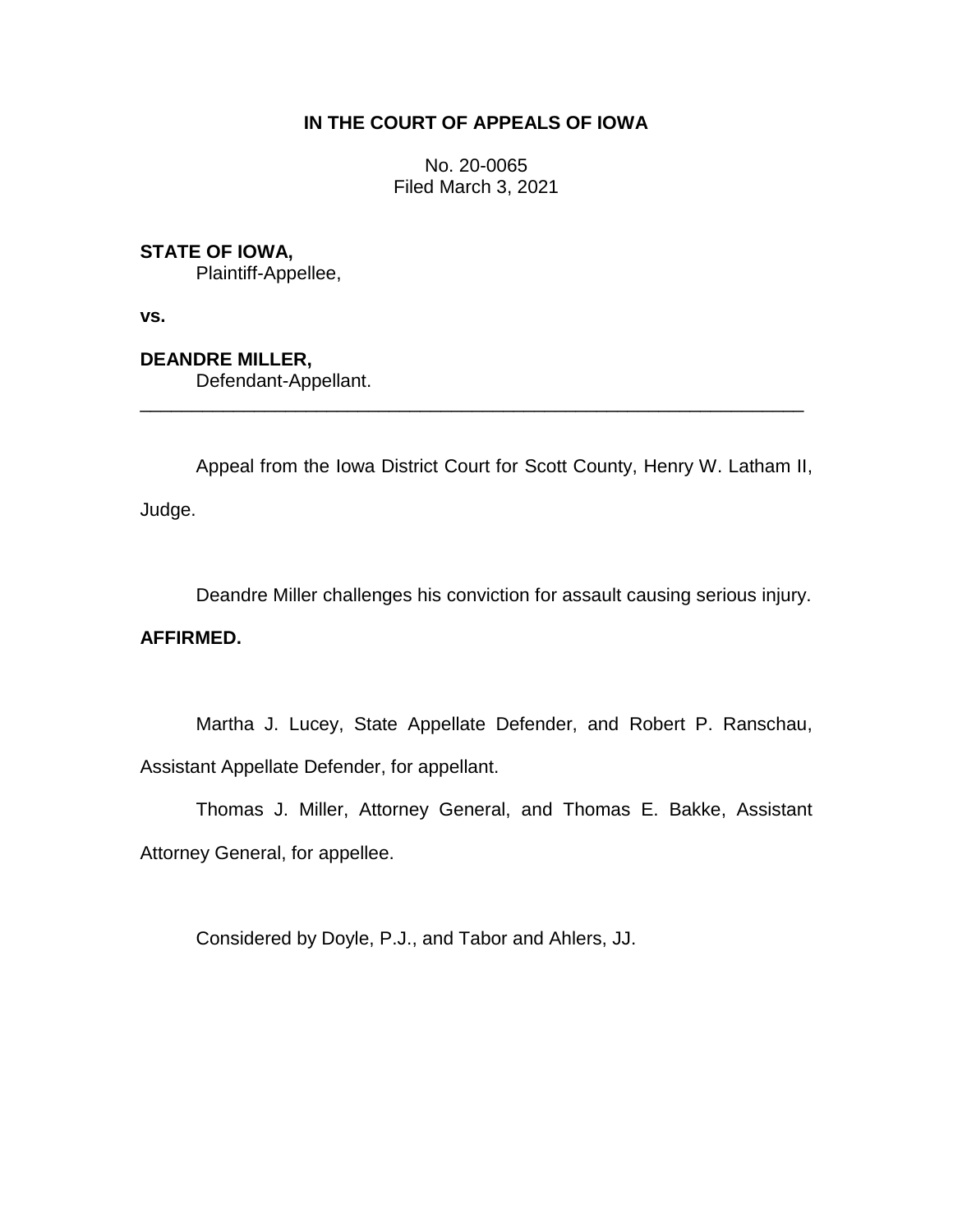#### **AHLERS, Judge.**

In the late evening hours of February 18, 2018, S.W. was contacted by phone by a man with whom she had become acquainted through a family member. The two were not romantically involved at that time, and S.W. only knew the man as Deandre. A few hours after their initial contact, the man arrived at S.W.'s residence. As the two conversed, the man started making remarks suggesting S.W. "needed to have sex with him." When S.W. declined, the man suggested she perform oral sex on him. At that point, S.W. decided it was time for the man to leave. She informed the man of her decision and got up to escort him out. In response, the man punched S.W. in the face repeatedly with a closed fist while verbally threatening to knock her unconscious. S.W. was able to yell out the window for help, at which point the man left.

S.W. called her sister for help and went to the hospital where she was treated for injuries that included a severely split lip, a broken nose, disturbance of the alignment of her teeth, and multiple bruises and lumps. S.W. called law enforcement from the hospital.

With the help of family members conducting a social media search and law enforcement, S.W. was able to determine the man's name was Deandre Miller. Miller was charged with assault causing serious injury in violation of Iowa Code section 708.2(4) (2018). Following a bench trial, he was found guilty of the offense. After stipulating to two prior felony convictions, he was sentenced as a habitual offender. *See* Iowa Code § 902.8.

On appeal, Miller raises only one issue—whether the evidence was sufficient to establish his identity as S.W.'s assailant.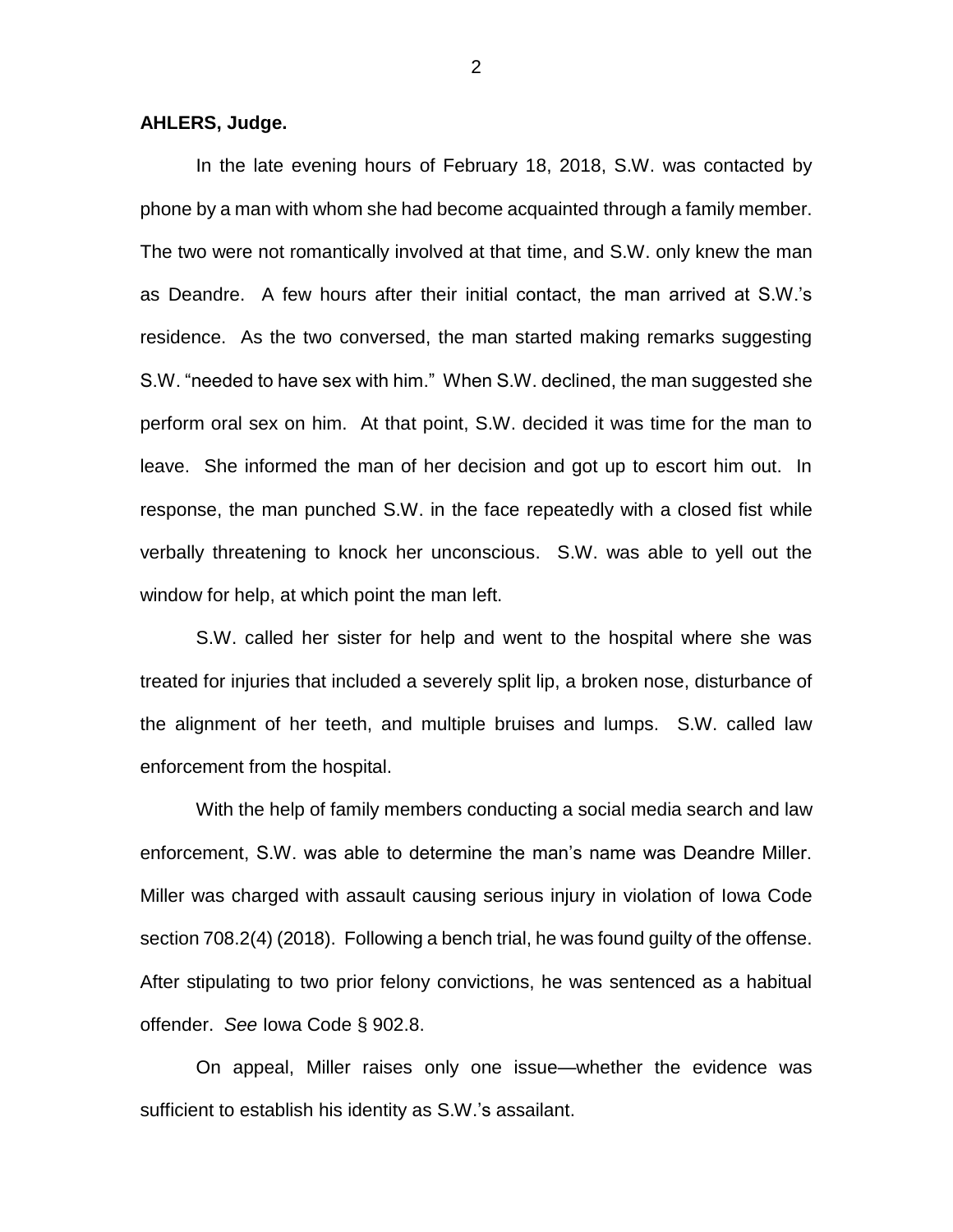Claims of insufficient evidence are reviewed for correction of legal error. *State v. Schiebout*, 944 N.W.2d 666, 670 (Iowa 2020). "We will uphold the verdict on a sufficiency-of-evidence claim if substantial evidence supports it." *Id*. "Evidence is substantial 'if, when viewed in the light most favorable to the State, it can convince a rational jury that the defendant is guilty beyond a reasonable doubt.'" *Id*. (quoting *State v. Trane*, 934 N.W.2d 447, 455 (Iowa 2019)). In a bench trial, we review the district court's findings as we would a jury verdict, meaning we will affirm the verdict if supported by substantial evidence. *State v. Weaver*, 608 N.W.2d 797, 803 (Iowa 2000).

Here, substantial evidence supports the district court's finding that Miller was S.W.'s assailant. S.W. unequivocally identified Miller as her assailant during her trial testimony. *See State v. Doolin*, 942 N.W.2d 500, 508 (permitting a witness to identify a defendant at trial if such identification has an independent origin such as the witness's memory of the person while the person committed the crime). Further, although unaware of his last name prior to the assault, S.W. knew her assailant as Deandre. After the assault, S.W.'s family members located a social media account of Deandre Miller, and S.W. confirmed the profile photo associated with Miller's account matched her assailant.

In addition to S.W.'s identification of Miller by photo and in person, Miller's cell phone linked him to the crime. Law enforcement was able to confirm the phone number the assailant used to communicate with S.W. was the same cell phone number Miller had provided to his federal probation officer. Phone company records confirmed Miller was the subscriber assigned that cell phone number. Those records also confirmed both text messaging and phone calls between